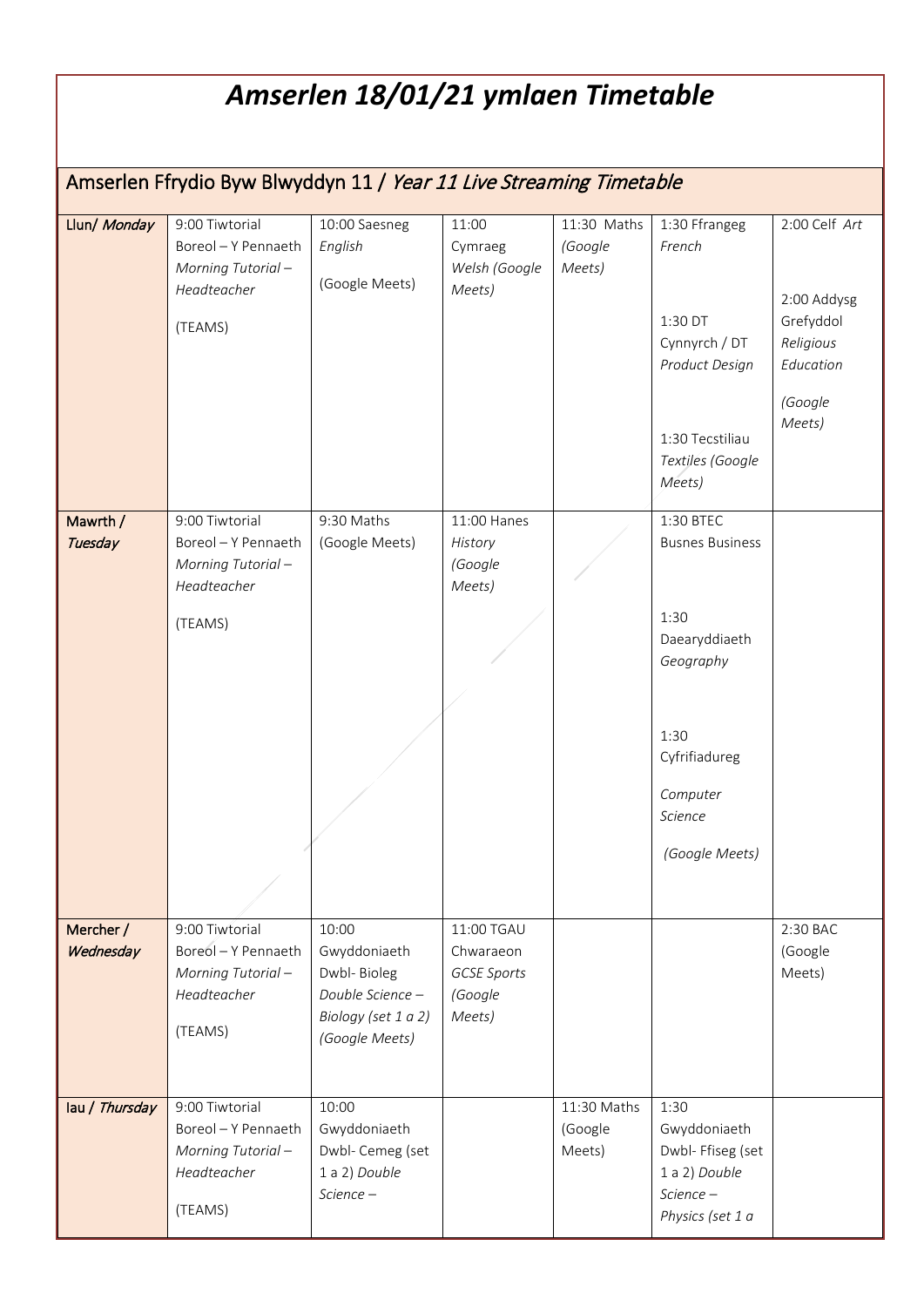|                        |                                                                                                         | Chemistry (set 1 a<br>2) (Google Meets)                                                                                          |                                                                                                                           |                                                  | 2) (Google<br>Meets)                                                                        |                                                                                                                     |
|------------------------|---------------------------------------------------------------------------------------------------------|----------------------------------------------------------------------------------------------------------------------------------|---------------------------------------------------------------------------------------------------------------------------|--------------------------------------------------|---------------------------------------------------------------------------------------------|---------------------------------------------------------------------------------------------------------------------|
| Gwener<br>/Friday      | 9:00 Tiwtorial<br>Boreol - Y Pennaeth<br>Morning Tutorial-<br>Headteacher<br>(TEAMS)                    |                                                                                                                                  | 11:00 Gwydd<br>Gymhwysol<br>(set3) Applied<br>Science (set 3)<br>(Google<br>Meets)                                        |                                                  | 1:30 Maths<br>(Google Meets)                                                                |                                                                                                                     |
|                        | Amserlen Ffrydio Byw Blwyddyn 10 / Year 10 Live Streaming Timetable                                     |                                                                                                                                  |                                                                                                                           |                                                  |                                                                                             |                                                                                                                     |
| Llun/ Monday           | 9:00 Tiwtorial<br>Boreol - Pennaeth<br>Blwyddyn Morning<br>Tutorial - Head of<br>Year<br>(TEAMS)        | 9:30<br>Gwyddoniaeth<br>Dwbl-Bioleg<br>Double Science -<br>Biology (set 1 a 2)<br>10:00 Tecstiliau<br>Textiles (Google<br>Meets) | 11:00 Celf Art<br>(Google<br>Classroom)                                                                                   | 12:00<br>Saesneg<br>English<br>(Google<br>Meets) | 1:30 Cymraeg<br>Welsh (Google<br>Meets)                                                     | 2:30 Maths<br>(Google<br>Meets)                                                                                     |
| Mawrth /<br>Tuesday    | 9:00 Tiwtorial<br>Boreol - Pennaeth<br>Blwyddyn Morning<br>Tutorial - Head of<br>Year<br>(TEAMS)        |                                                                                                                                  | 11:00<br>Cyfrifiaduerg<br>Computer<br>Science<br>11:00 Addysg<br>Grefyddol<br>Religious<br>Education<br>(Google<br>Meets) | 11:30 Maths<br>(Google<br>Meets)                 | 1:30 Hanes<br>History (Google<br>Meets)                                                     | 2:30<br>Gwyddoniaeth<br>Dwbl- Cemeg<br>(set 1 a 2)<br>Double Science<br>- Chemistry<br>(set 1 a 2)<br>(Google Meets |
| Mercher /<br>Wednesday | 9:00 Tiwtorial<br>Boreol - Pennaeth<br><b>Blwyddyn Morning</b><br>Tutorial - Head of<br>Year<br>(TEAMS) | 10:30<br>Daearyddiaeth<br>Geography<br>(Google Meets)                                                                            | 11:00 Addysg<br>Grefyddol<br>Religious<br>Education<br>(Google<br>Meets)                                                  |                                                  | 1:30 Ffrangeg<br>French<br>1:30 TGAU<br>Chwaraeon /<br><b>GCSE Sports</b><br>(Google Meets) |                                                                                                                     |
| lau / Thursday         | 9:00 Tiwtorial<br>Boreol - Pennaeth<br><b>Blwyddyn Morning</b><br>Tutorial - Head of<br>Year            |                                                                                                                                  | 10:30 Maths<br>(Google<br>Meets)                                                                                          |                                                  | 1:30 DT<br>Cynnyrch / DT<br>Product Design                                                  |                                                                                                                     |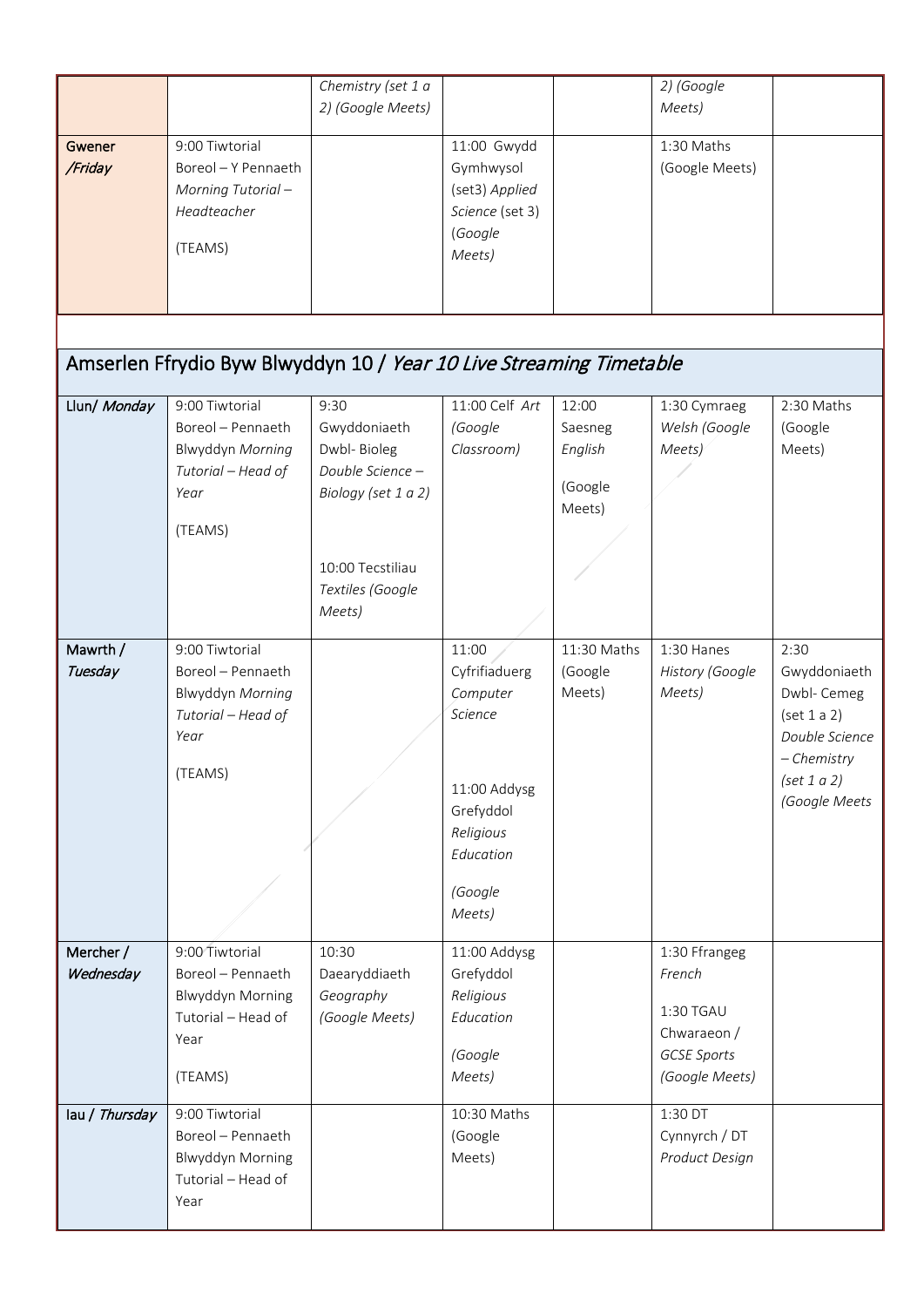|                                                                   | (TEAMS)                                       |                              |                          |                    | 2:00<br>Gwyddoniaeth<br>Dwbl- Ffiseg (set<br>1 a 2) Double |                           |  |
|-------------------------------------------------------------------|-----------------------------------------------|------------------------------|--------------------------|--------------------|------------------------------------------------------------|---------------------------|--|
|                                                                   |                                               |                              |                          |                    | Science-                                                   |                           |  |
|                                                                   |                                               |                              |                          |                    | Physics (set 1 a<br>2) (Google                             |                           |  |
|                                                                   |                                               |                              |                          |                    | Meets)                                                     |                           |  |
|                                                                   |                                               |                              |                          |                    |                                                            |                           |  |
| Gwener                                                            | 9:00 Tiwtorial                                |                              | 10:30 Maths              |                    | 1:30                                                       |                           |  |
| /Friday                                                           | Boreol - Pennaeth                             |                              | (Google                  |                    | Gwyddoniaeth                                               |                           |  |
|                                                                   | <b>Blwyddyn Morning</b><br>Tutorial - Head of |                              | Meets)                   |                    | Gymhwysol                                                  |                           |  |
|                                                                   | Year                                          |                              |                          |                    | (set3) Applied<br>Science-                                 |                           |  |
|                                                                   | (TEAMS)                                       |                              |                          |                    | Chemistry                                                  |                           |  |
|                                                                   |                                               |                              |                          |                    | (Google Meets)                                             |                           |  |
|                                                                   |                                               |                              |                          |                    |                                                            |                           |  |
| Amserlen Ffrydio Byw Blwyddyn 9 / Year 9 Live Streaming Timetable |                                               |                              |                          |                    |                                                            |                           |  |
| Llun/ Monday                                                      | 9:00 Tiwtorial<br>Boreol - Pennaeth           | 9:30 Maths<br>(Google Meets) |                          | 12:00<br>Cymraeg / |                                                            | 3:00 Saesneg /<br>English |  |
|                                                                   | <b>Blwyddyn Morning</b>                       |                              |                          | Welsh (set 2       |                                                            |                           |  |
|                                                                   | Tutorial - Head of                            |                              |                          | a 3) (Google       |                                                            | (Google<br>Meets)         |  |
|                                                                   | Year                                          |                              |                          | Meets)             |                                                            |                           |  |
|                                                                   | (TEAMS)                                       |                              |                          |                    |                                                            |                           |  |
| Mawrth /                                                          | 9:00 Tiwtorial                                | 9:30 Hanes /                 | 10:30 Maths              | 11:00              | 1:30                                                       | 2:30 Ffrangeg             |  |
| Tuesday                                                           | Boreol - Pennaeth<br>Blwyddyn Morning         | History (Google<br>Meets)    | (Google<br>Meets)        | Daearyddiae<br>th  | Gwyddoniaeth<br>Science- (Google                           | /French<br>(Google        |  |
|                                                                   | Tutorial - Head of                            |                              |                          | Geography          | Meets)                                                     | Meets)                    |  |
|                                                                   | Year                                          |                              |                          | (Google<br>Meets)  |                                                            |                           |  |
|                                                                   | (TEAMS)                                       |                              |                          |                    |                                                            |                           |  |
| Mercher /                                                         | 9:00 Tiwtorial                                |                              |                          |                    | 1:30 Technoleg                                             |                           |  |
| Wednesday                                                         | Boreol - Pennaeth<br><b>Blwyddyn Morning</b>  |                              |                          |                    | Gwybodaeth /<br>Information                                |                           |  |
|                                                                   | Tutorial - Head of                            |                              |                          |                    | Technology                                                 |                           |  |
|                                                                   | Year                                          |                              |                          |                    | (Google Meets)                                             |                           |  |
|                                                                   | (TEAMS)                                       |                              |                          |                    |                                                            |                           |  |
| lau / Thursday                                                    | 9:00 Tiwtorial                                |                              | 11:00 Addysg             |                    |                                                            | 2:30 Maths                |  |
|                                                                   | Boreol - Pennaeth<br><b>Blwyddyn Morning</b>  |                              | Grefyddol /<br>Religious |                    |                                                            | (Google<br>Meets)         |  |
|                                                                   | Tutorial - Head of                            |                              | Education                |                    |                                                            |                           |  |
|                                                                   | Year                                          |                              |                          |                    |                                                            |                           |  |
|                                                                   | (TEAMS)                                       |                              | 11:30                    |                    |                                                            |                           |  |
|                                                                   |                                               |                              | Technoleg a              |                    |                                                            |                           |  |
|                                                                   |                                               |                              | Chelf /                  |                    |                                                            |                           |  |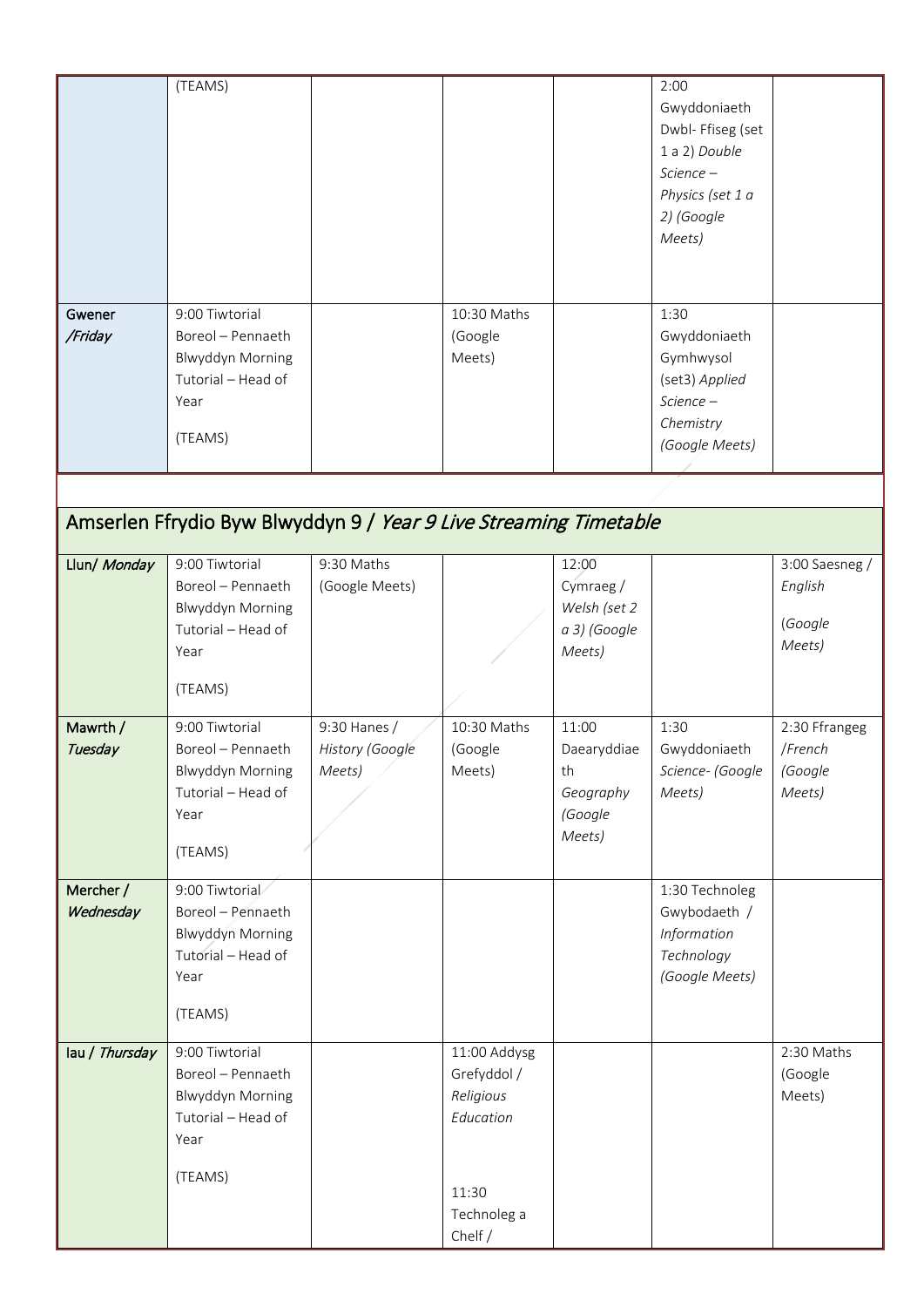|                |                                                                   |                                        | Technology    |           |                |            |
|----------------|-------------------------------------------------------------------|----------------------------------------|---------------|-----------|----------------|------------|
|                |                                                                   |                                        | and Art       |           |                |            |
|                |                                                                   |                                        | (Google       |           |                |            |
|                |                                                                   |                                        | Meets)        |           |                |            |
| Gwener         | 9:00 Tiwtorial                                                    |                                        |               |           | 1:30 Cerdd /   |            |
| /Friday        | Boreol - Pennaeth                                                 |                                        |               |           | Music (Google  |            |
|                | Blwyddyn Morning                                                  |                                        |               |           | Meets)         |            |
|                | Tutorial - Head of                                                |                                        |               |           |                |            |
|                | Year                                                              |                                        |               |           |                |            |
|                | (TEAMS)                                                           |                                        |               |           |                |            |
|                |                                                                   |                                        |               |           |                |            |
|                |                                                                   |                                        |               |           |                |            |
|                | Amserlen Ffrydio Byw Blwyddyn 8 / Year 8 Live Streaming Timetable |                                        |               |           |                |            |
|                |                                                                   |                                        |               |           |                |            |
| Llun/ Monday   | 9:00 Tiwtorial<br>Boreol - Pennaeth                               | 10:30 Technoleg a<br>Chelf/ Technology |               |           | 1:30 Maths     |            |
|                | <b>Blwyddyn Morning</b>                                           | and Art (Google                        |               |           | (Google Meets) |            |
|                | Tutorial - Head of                                                | Meets)                                 |               |           |                |            |
|                | Year                                                              |                                        |               |           |                |            |
|                |                                                                   |                                        |               |           |                |            |
|                | (TEAMS)                                                           |                                        |               |           |                |            |
| Mawrth /       | 9:00 Tiwtorial                                                    | 10:30 Cymraeg                          | 11:00 Saesneg |           |                | 2:30 Hanes |
| Tuesday        | Boreol - Pennaeth                                                 | 8T (Google                             | English       |           |                | History    |
|                | <b>Blwyddyn Morning</b>                                           | Meets)                                 | (Google       |           |                | (Google    |
|                | Tutorial - Head of                                                |                                        | Meets)        |           |                | Meets)     |
|                | Year                                                              |                                        |               |           |                |            |
|                | (TEAMS)                                                           |                                        |               |           |                |            |
|                |                                                                   |                                        | 11.30         |           |                |            |
|                |                                                                   |                                        | Cymraeg 8P &  |           |                |            |
|                |                                                                   |                                        | 8M (Google    |           |                |            |
|                |                                                                   |                                        | Meets)        |           |                |            |
| Mercher /      | 9:00 Tiwtorial                                                    |                                        |               |           |                |            |
| Wednesday      | Boreol - Pennaeth                                                 |                                        |               |           |                |            |
|                | Blwyddyn Morning                                                  |                                        |               |           |                |            |
|                | Tutorial - Head of                                                |                                        |               |           |                |            |
|                | Year                                                              |                                        |               |           |                |            |
|                | (TEAMS)                                                           |                                        |               |           |                |            |
| lau / Thursday | 9:00 Tiwtorial                                                    | 9:30 Maths                             | 11:30         | 12:00     | 1:30 Cerdd     |            |
|                | Boreol - Pennaeth                                                 | (Google Meets)                         | Daearyddiaeth | Addysg    | Music (Google  |            |
|                | <b>Blwyddyn Morning</b>                                           |                                        | Geography     | Grefyddol | Meets)         |            |
|                | Tutorial - Head of                                                |                                        |               | Religious |                |            |
|                | Year                                                              |                                        | (Google       | Education |                |            |
|                |                                                                   |                                        | Meets)        | (Google   |                |            |
|                | (TEAMS)                                                           |                                        |               | Meets)    |                |            |
| Gwener         | 9:00 Tiwtorial                                                    | 9:30                                   |               |           |                |            |
| /Friday        | Boreol - Pennaeth                                                 | Gwyddoniaeth                           |               |           |                |            |
|                | <b>Blwyddyn Morning</b>                                           |                                        |               |           |                |            |